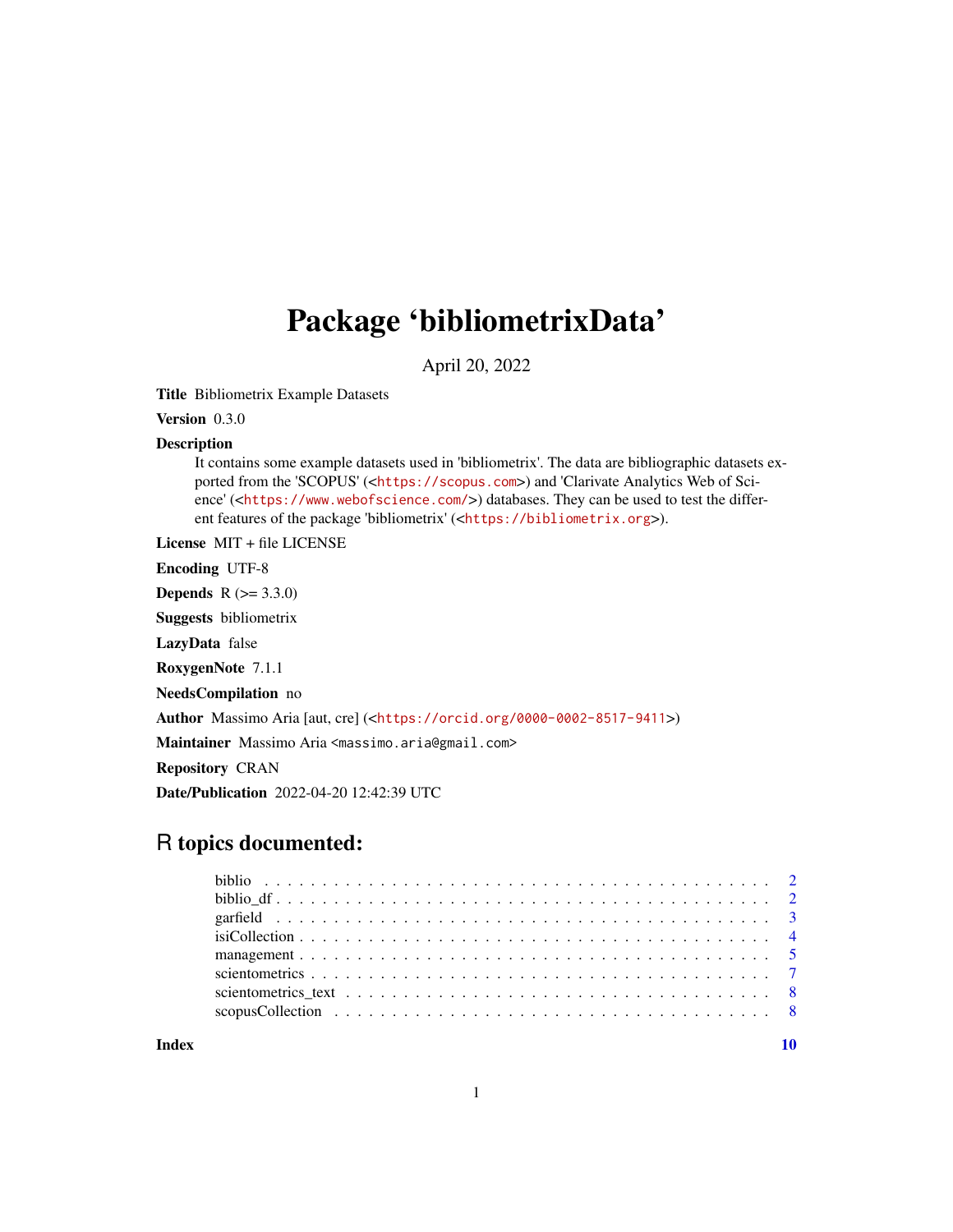#### <span id="page-1-0"></span>Description

The set of manuscripts which the title containing the word "bibliometrics" and published in a journal indexed by Clarivate Analytics WoS database. Period: 2006 - 2015 Database: Clarivate Analytics Web of Science

#### Format

A large character with 9014 rows.

Data has been imported by an Clarivate Analytics WoS Export file in bibtex format using the function [readLines](#page-0-0).

#### Source

Web of Science

biblio\_df *Dataset of "Bibliometrics" manuscripts.*

#### Description

The set of manuscripts which the title containing the word "bibliometrics" and published in a journal indexed by Clarivate Analytics WoS database. Period: 2006 - 2015 Database: Clarivate Analytics Web of Science

#### Format

#' A data frame with 99 rows (manuscripts) and 16 variables (WOS tag field):

- AU Authors
- TI Document Title
- SO Publication Name (or Source)
- JI ISO Source Abbreviation
- DT Document Type
- DE Author Keywords
- ID Keywords associated by ISI or SCOPUS database
- AB Abstract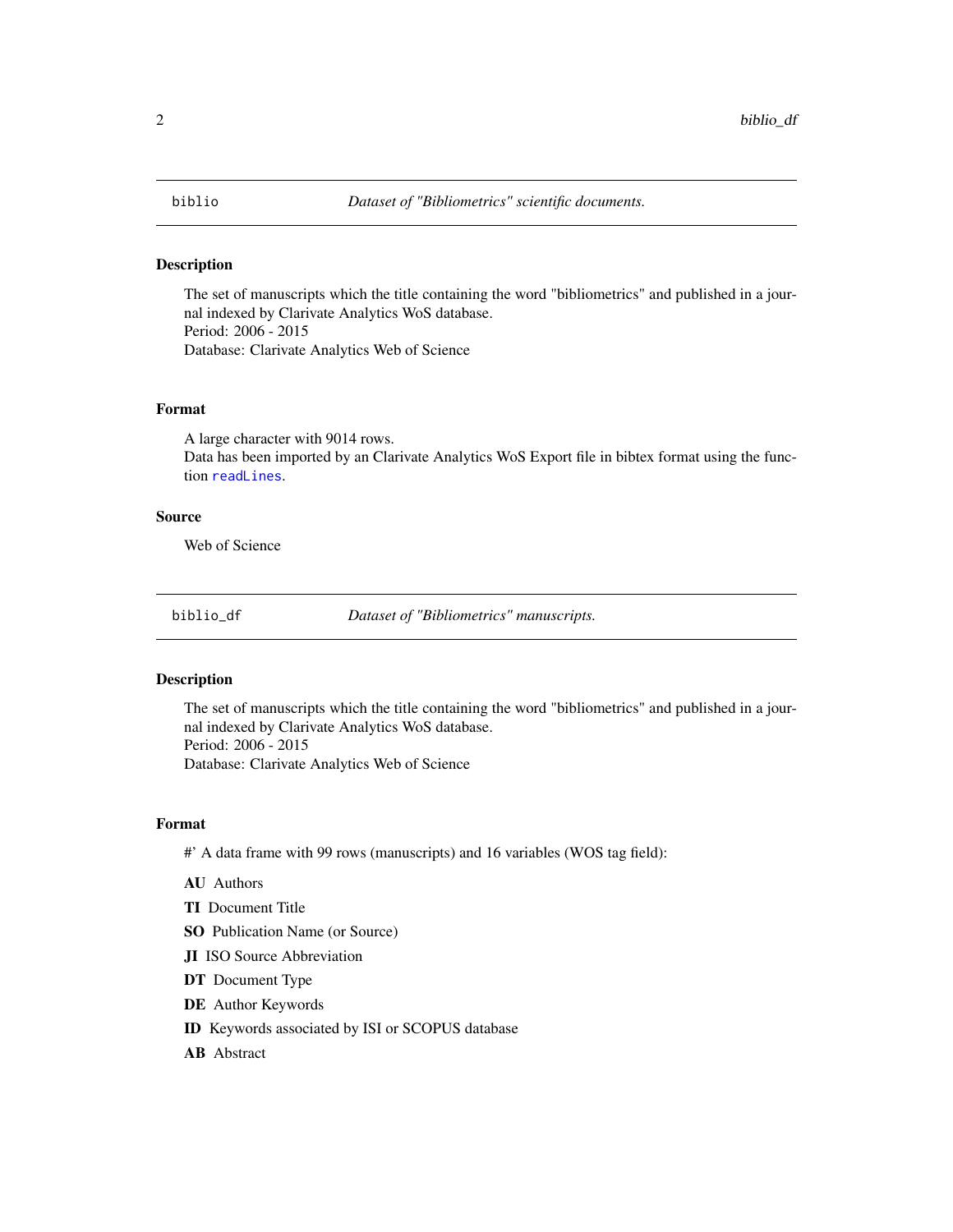#### <span id="page-2-0"></span> $g$ arfield  $\overline{3}$

- C1 Author Address
- RP Reprint Address
- CR Cited References
- TC Times Cited
- PY Year
- **SC** Subject Category
- UT Unique Article Identifier
- DB Database

#### Source

Web of Science

#### garfield *Eugene Garfield's manuscripts.*

#### Description

All manuscripts published by Eugene Garfield. Period: 1954 - 2014 Database: SCOPUS source

#### Format

A data frame with 147 rows and 15 variables:

- AU Authors
- TI Document Title
- SO Publication Name (or Source)
- JI ISO Source Abbreviation
- DT Document Type
- DE Author Keywords
- ID Keywords associated by WoS or SCOPUS database
- AB Abstract
- C1 Author Address
- RP Reprint Address
- CR Cited References
- TC Times Cited
- PY Year
- UT Unique Article Identifier
- DB Database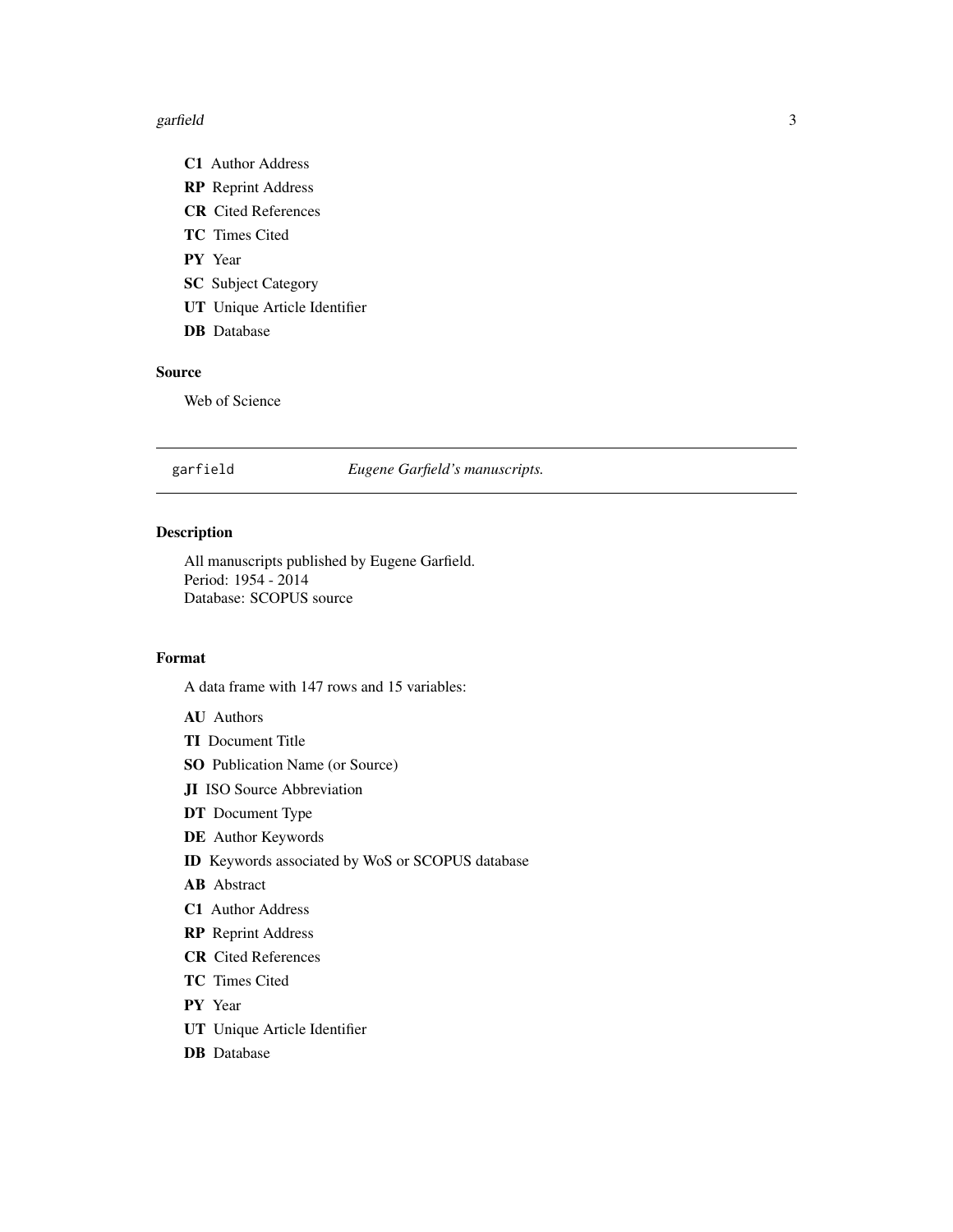#### <span id="page-3-0"></span>Source

Scopus

isiCollection *Bibliometrics manuscripts from Clarivate Analytics WoS.*

#### Description

Manuscripts including the term "bibliometrics" in the title. Period: 1985 - 2017 Database: Clarivate Analytics Web of Science Format: bibtex

#### Format

A data frame with 329 rows and 16 variables:

- AU Authors
- TI Document Title
- SO Publication Name (or Source)
- JI ISO Source Abbreviation
- DT Document Type
- DE Author Keywords
- ID Keywords associated by WoS or SCOPUS database
- AB Abstract
- C1 Author Address
- RP Reprint Address
- CR Cited References
- TC Times Cited
- PY Year
- SC Subject Category
- UT Unique Article Identifier
- DB Database

#### Source

Web of Science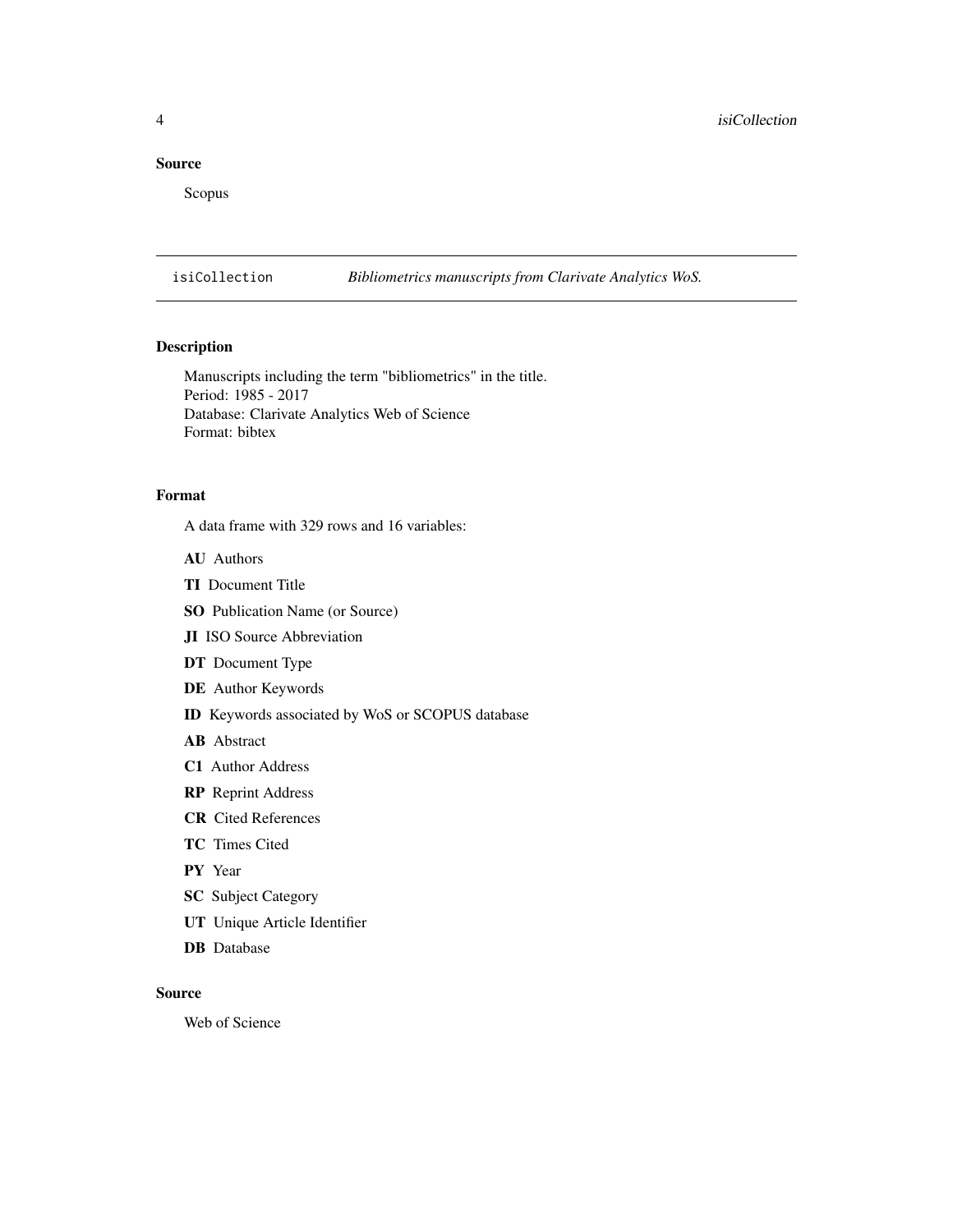<span id="page-4-0"></span>

#### Description

A collection of Articles about the use of bibliometric approaches in business and management disciplines Period: 1985 - 2020 Database: Clarivate Analytics Web of Science

#### Format

A data frame with 889 rows and 67 variables:

- PT Publication Type (J=Journal; B=Book; S=Series; P=Patent)
- AU Author names
- AF Author fullnames
- TI Document Title
- SO Publication Name (or Source)
- LA Language
- DT Document Type
- DE Author Keywords
- ID Keywords associated by ISI or SCOPUS database
- AB Abstract
- C1 Author Address
- RP Reprint Address
- EM Email
- FU Funding Agency and Grant Number
- FX Funding Text
- CR Cited References
- NR Cited Reference Count
- TC WoS Times Cited
- Z9 Total Times Cited Count (All Databases)
- U1 Usage Count (Last 180 Days)
- U2 Usage Count (Since 2013)
- PU Publisher
- PI Publisher City
- PA Publisher Address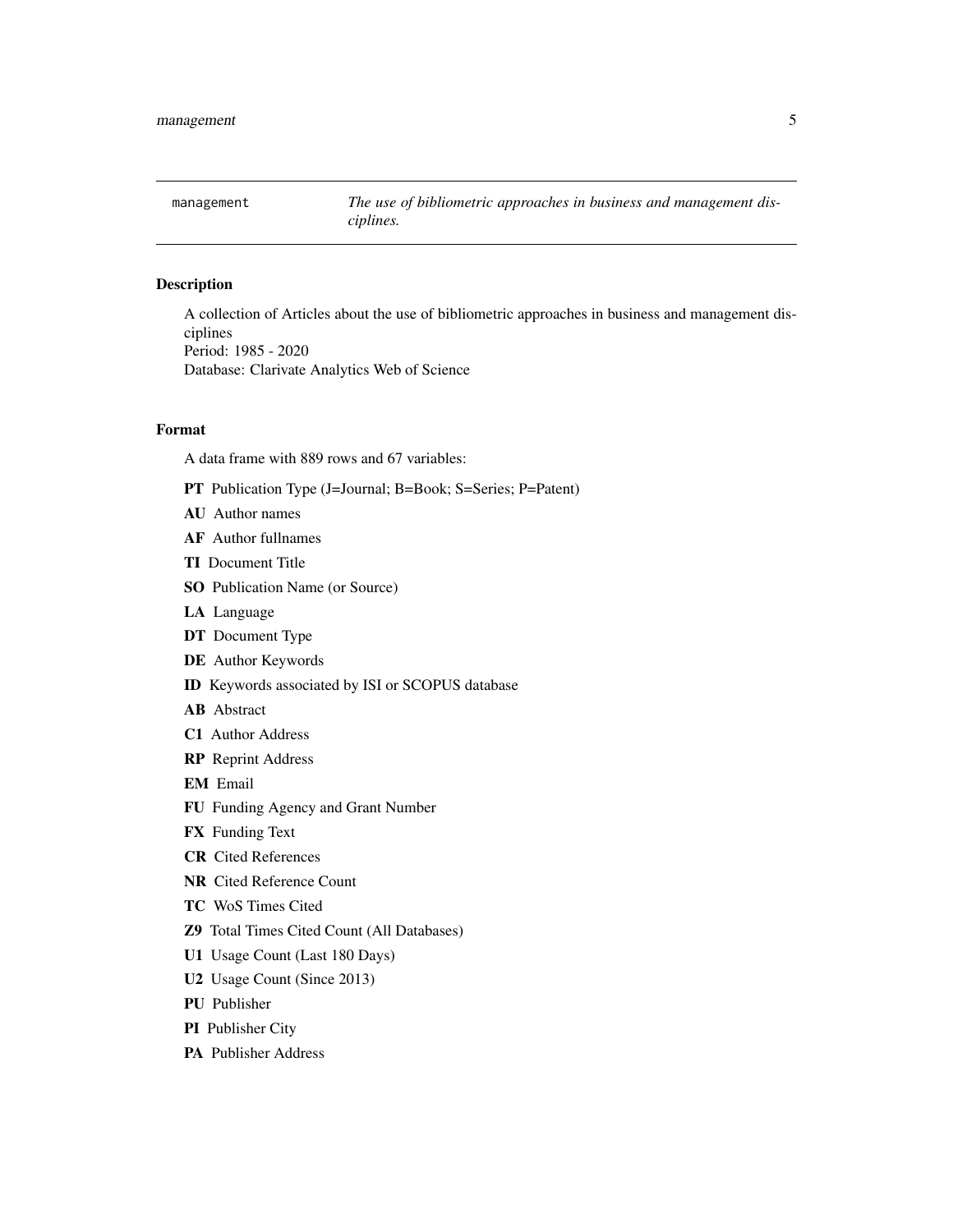#### 6 management

- SN ISSN
- EI eISSN
- J9 29-Character Source Abbreviation
- JI ISO Source Abbreviation
- PD Publication Date
- PY Year Published
- VL Volume
- IS Issue
- BP Beginning Page
- EP Ending Page
- DI DOI
- PG Page Count
- WC Web of Science Categories
- SC Research Areas
- GA Document Delivery Number
- UT Unique Article Identifier
- DA Date this collection was downloaded
- ER End of Record
- OI ORCID Identifier
- RI ResearcherID Number
- OA Open Access Indicator
- SI Special Issue
- AR Article Number
- CT Conference Title
- CY Conference Date
- CL Conference Location
- SP Conference Sponsors
- PM PubMed ID
- PN Part Number
- SU Supplement
- HO Conference Host
- BE Editors
- SE Book Series Title
- BN ISBN
- WE WE
- EA EA
- EF EF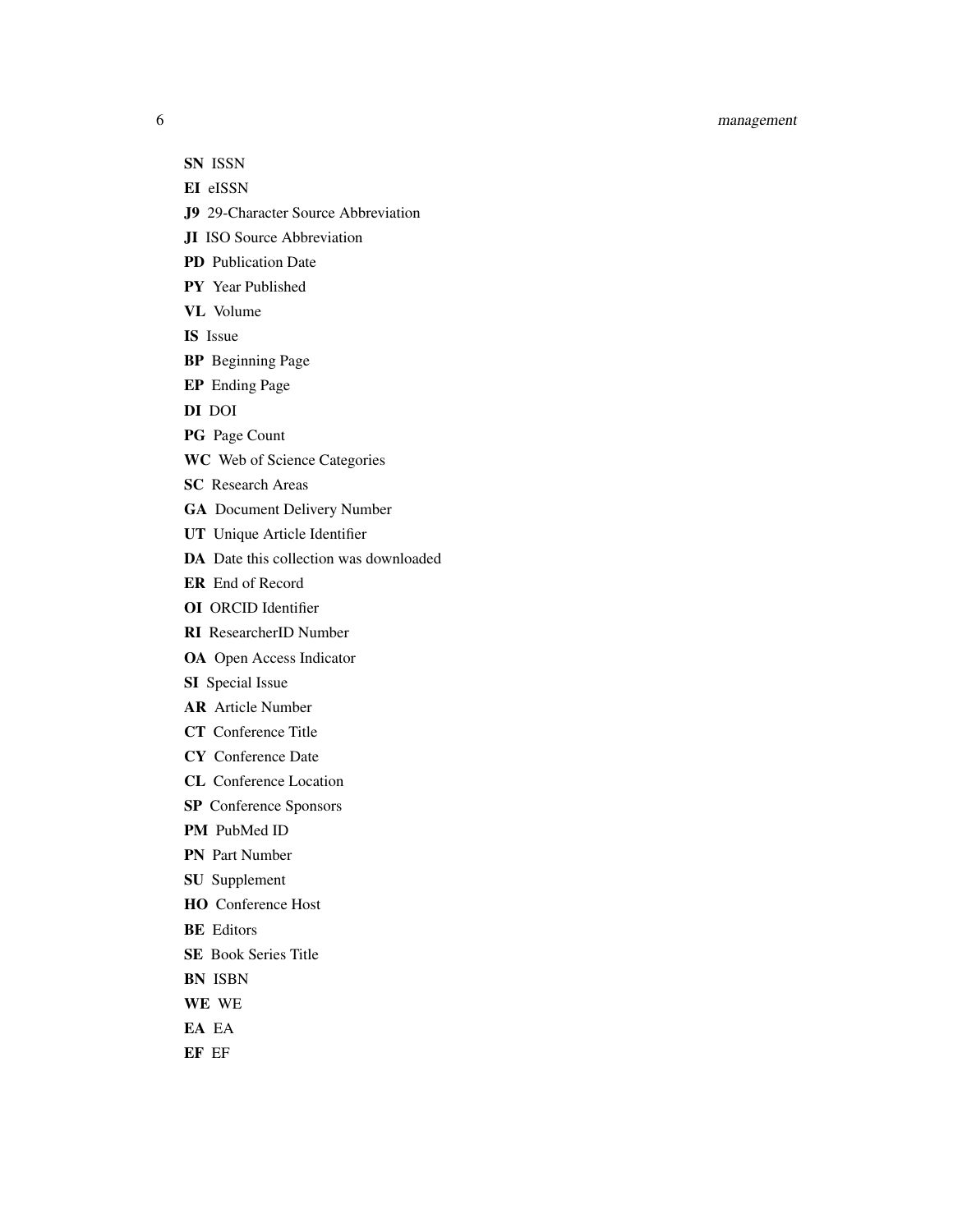#### <span id="page-6-0"></span>scientometrics 7

DB Database AU\_UN Author's Affiliations (disambiguated) AU1\_UN Corresponding Author's Affiliation (disambiguated) AU\_UN\_NR Not Recognized Affiliations SR\_FULL Short Full-Reference SR Short Reference

#### Source

Web of Science

scientometrics *"Co-citation analysis" and "Coupling analysis" manuscripts.*

#### Description

Manuscripts about the topics "co-citation analysis" and "coupling analysis" published on Scientometrics Journal. Period: 1985 - 2015 Database: Clarivate Analytics Web of Science

#### Format

A data frame with 147 rows and 17 variables:

- AU Authors
- TI Document Title
- SO Publication Name (or Source)
- JI ISO Source Abbreviation
- DT Document Type
- DE Author Keywords
- ID Keywords associated by WoS or SCOPUS database
- AB Abstract
- C1 Author Address
- RP Reprint Address
- CR Cited References
- TC Times Cited
- PY Year
- **SC** Subject Category
- UT Unique Article Identifier
- DB Database
- **SR** Short Reference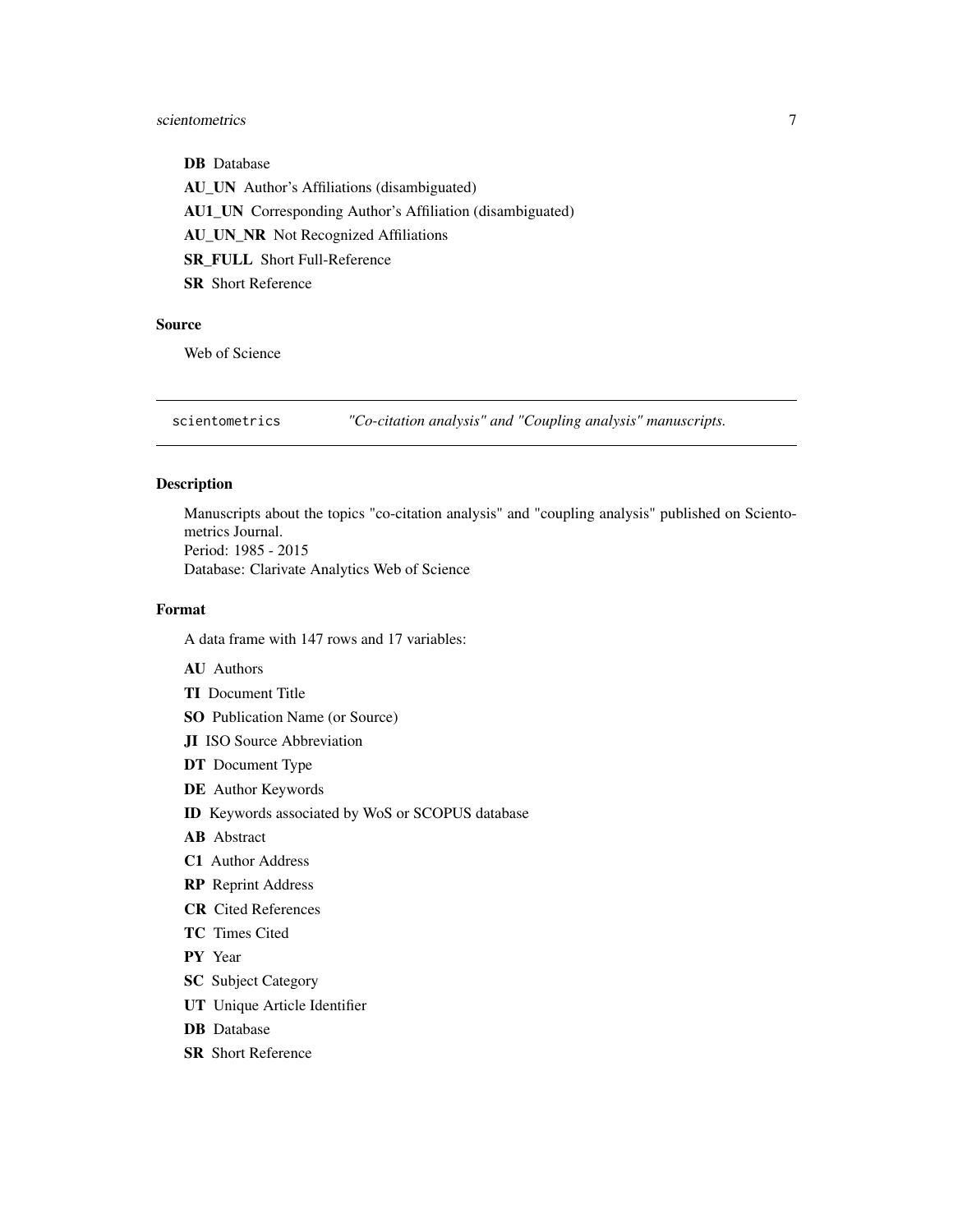#### <span id="page-7-0"></span>Source

Web of Science

scientometrics\_text *"Co-citation analysis" and "Coupling analysis" manuscripts.*

#### Description

Manuscripts about the topics "co-citation analysis" and "coupling analysis" published on Scientometrics Journal. Period: 1985 - 2015 Database: Clarivate Analytics Web of Science

#### Format

A large character with 12731 rows.

#### Source

Web of Science

scopusCollection *"Bibliometrics" manuscripts from SCOPUS.*

#### Description

Manuscripts including the term "bibliometrics" in the title. Period: 1975 - 2017 Database: Scopus Format: bibtex

#### Format

A data frame with 487 rows and 15 variables:

- AU Authors
- TI Document Title
- SO Publication Name (or Source)
- JI ISO Source Abbreviation
- DT Document Type
- DE Author Keywords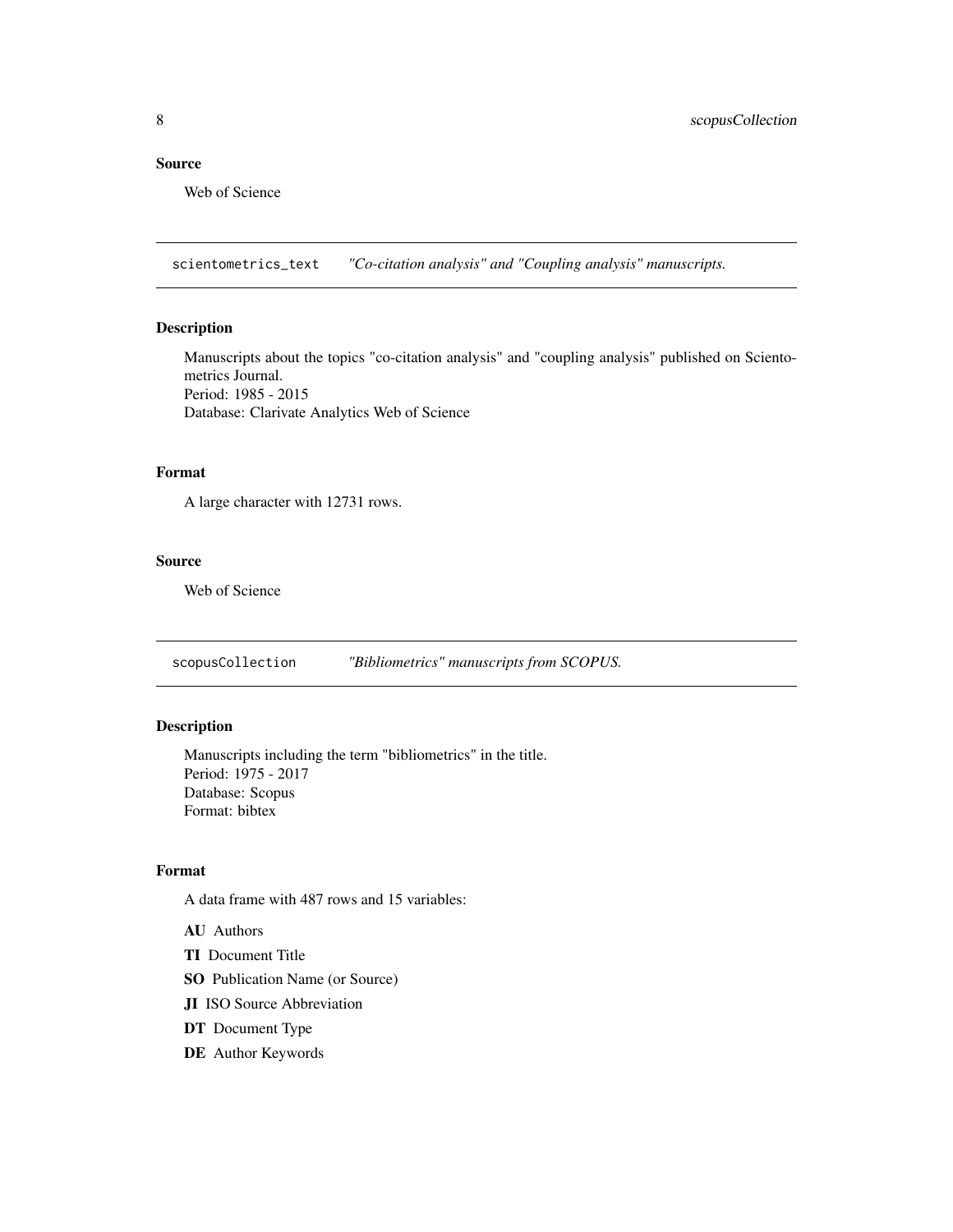#### scopusCollection 9

- ID Keywords associated by WoS or SCOPUS database
- AB Abstract
- C1 Author Address
- RP Reprint Address
- CR Cited References
- TC Times Cited
- PY Year
- UT Unique Article Identifier
- DB Database

#### Source

Scopus